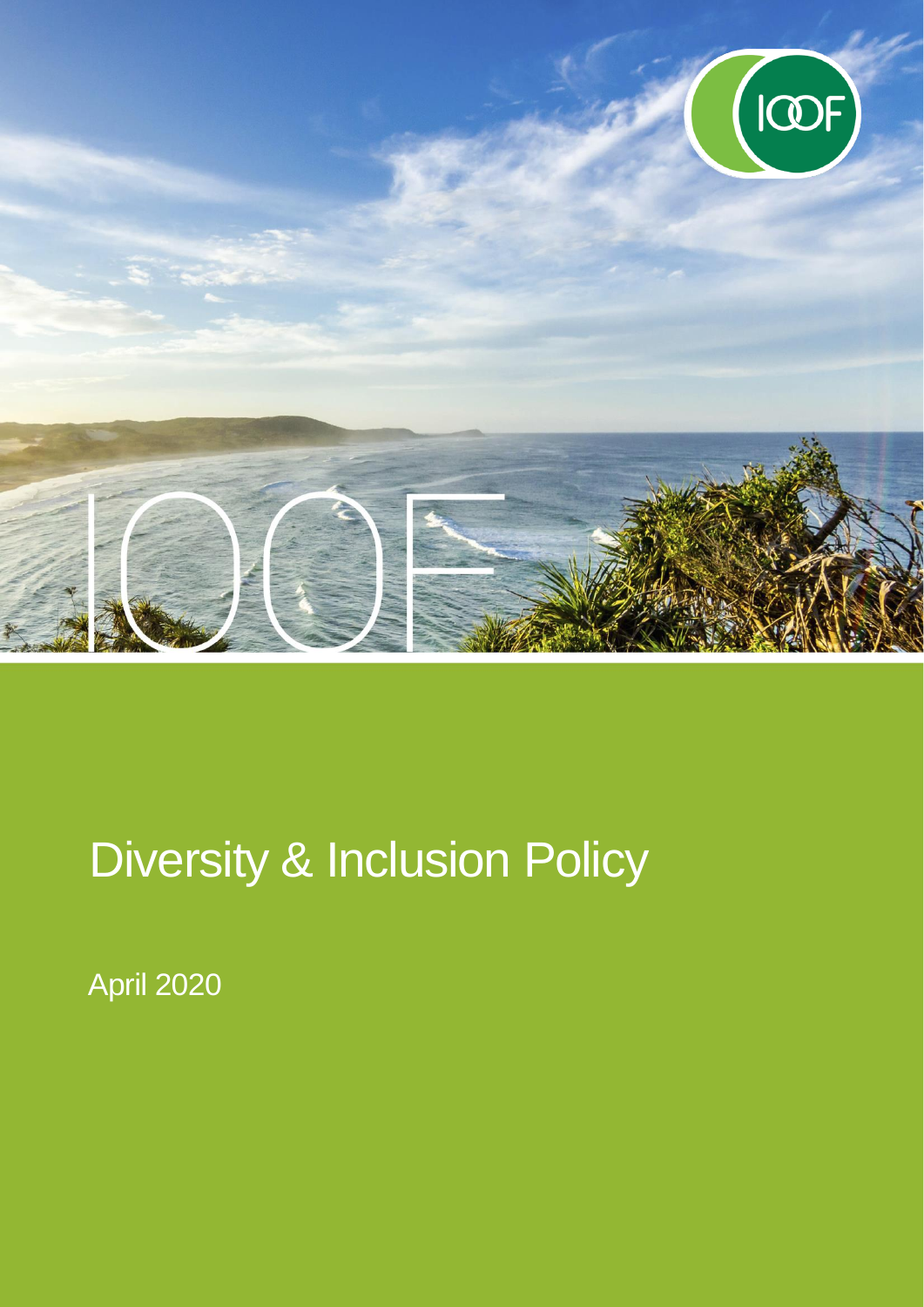# Table of Contents

| 1 <sub>1</sub> | <b>Overview</b>                         | 3              |
|----------------|-----------------------------------------|----------------|
| 1.1.           | Introduction                            | 3              |
| 1.2.           | <b>Policy Statement</b>                 | 3              |
| 1.3.           | Scope and application of this policy    | 3              |
| 2.             | <b>Definitions</b>                      | 3              |
| 3.             | The importance of Diversity & Inclusion | $\overline{4}$ |
| 4.             | Diversity & Inclusion principles        | 4              |
| 5.             | Diversity & Inclusion priorities        | 4              |
| 6.             | <b>Resolution protocol</b>              | 5              |
| 7.             | Roles and responsibilities              | 5              |
| 8.             | Policy governance                       | 5              |
| 8.1.           | Review and approval                     | 5              |
| 8.2.           | Policy owner                            | 6              |
| 8.3.           | Interaction with other policies         | 6              |
| 9.             | <b>Document information</b>             | 6              |
|                |                                         |                |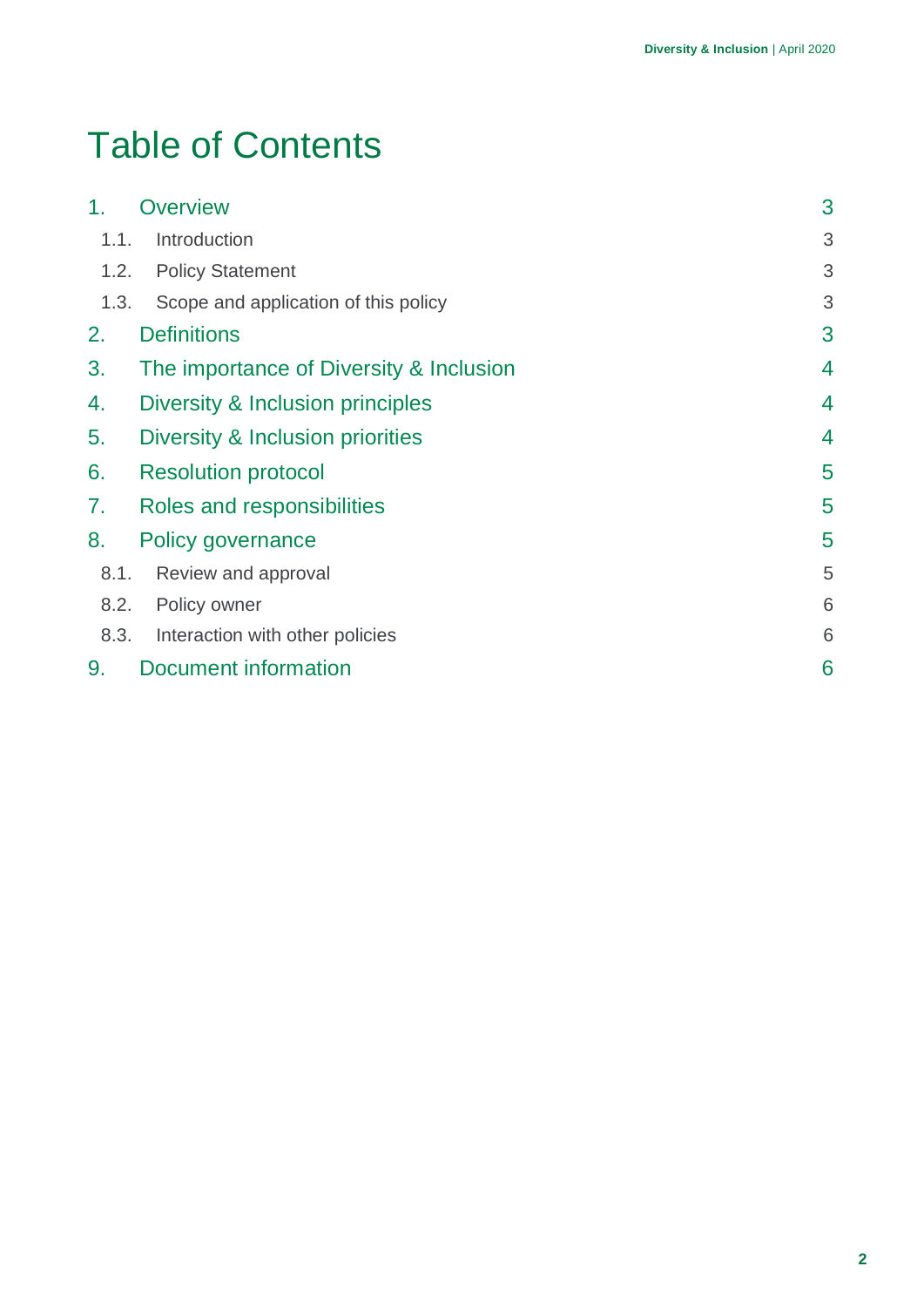# <span id="page-2-0"></span>1. Overview

#### <span id="page-2-1"></span>**1.1.** Introduction

IOOF understands that Diversity and Inclusion are core components of embracing different talents and backgrounds of our Employees. We view our Diversity of skills and experiences as qualities which strengthen us to support our purpose and achieve the best outcome for our business and clients. This Policy should be read together with the current IOOF Diversity & Inclusion Action Plan which details specific initiatives to deliver on our commitments.

#### <span id="page-2-2"></span>**Policy Statement**

This Policy sets out:

- the Diversity & Inclusion principles which are embraced within IOOF;
- IOOF's Diversity & Inclusion priorities; and
- <span id="page-2-3"></span>• IOOF's commitment to Diversity and Inclusion and resolution protocols.

#### 1.3. **Scope and application of this policy**

This Policy applies to IOOF Holdings Ltd, its subsidiaries and associates (referred to in the Policy as "IOOF", "us", "our", or "we"). This Policy applies to IOOF's business activities carried on in Australia. In the event of any inconsistencies between the Policy requirements and IOOF's statutory duties, the latter shall prevail.

# <span id="page-2-4"></span>2. Definitions

In this Policy and any associated procedures and guidelines, the following terms are defined:

**Diversity** represents acceptance and respect of the unique differences between individual traits and characteristics that define a person and their perspectives within an organisation. These differences can include gender, age, ethnicity, race, sexual orientation, physical abilities, religious beliefs, and other ideologies. Diversity also extends to differences surrounding socio economic or educational background, marital status and family responsibilities.

#### **Employee** means:

- Persons employed by IOOF, whether on a full time or part time basis and regardless of seniority, business group or geographical location.
- Temporary employees, consultants, contractors or secondees working at IOOF for three months or more.
- Any other person determined by the Chief People Officer to be an Employee for the purposes of this Policy. Inclusion is a call to action within the workforce that means actively involving every Employee's ideas, knowledge, perspectives, approaches, and styles to maximise business success. It's about having a focus on providing the right conditions for each person to achieve his or her full potential. Inclusion should be reflected in an organisation's culture, practices and relationships that are in place to support a diverse workforce.

In summary, Diversity is about the mix of Employees in the organisation and Inclusion is about getting the mix to work well together to achieve better business success.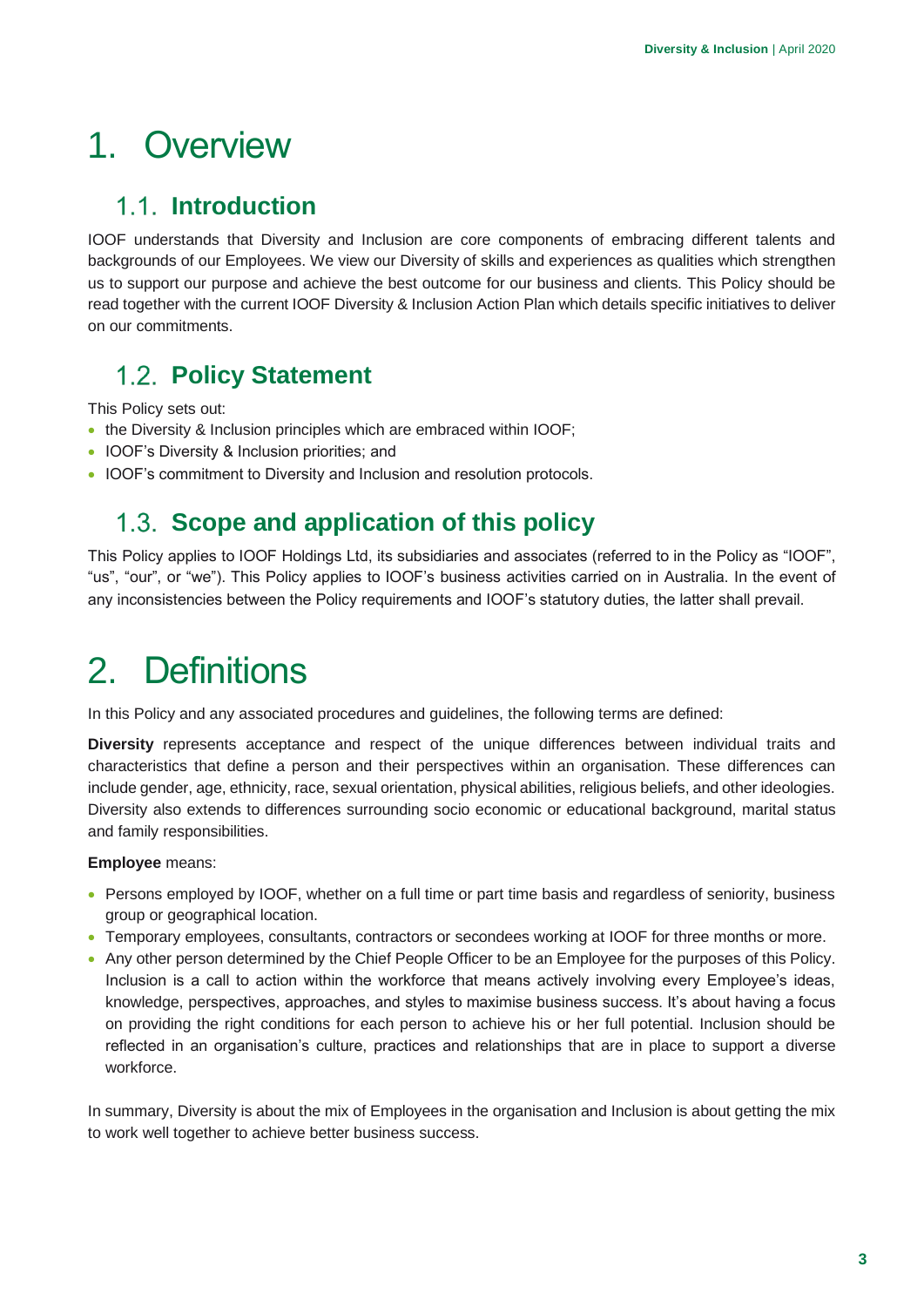# <span id="page-3-0"></span>3. The importance of Diversity & Inclusion

IOOF understands that in order to best leverage the full potential of its people, it requires a Diverse workforce. IOOF recognises that building a Diverse, Inclusive workforce increases the possibility of recruiting, retaining and developing the best talent whilst forging a stronger understanding and connection with its clients and broader communities. Having a Diverse workforce will foster innovation and broader thinking to further support successful client outcomes.

Practitioners and researchers consider Inclusion in many different ways. IOOF understands that leaders who wish to create Inclusive cultures need to value the Diversity of talents, experiences, and identities that Employees bring. At the same time, they need to find common ground. Focusing on the former could lead Employees to feel alienated or stereotyped. Focusing primarily on the latter can leave Employees reluctant to share views and ideas that might set them apart, increasing the odds of problems like groupthink. When Employees feel unique - recognised for their differences - and feel a sense of belonging based on sharing common attributes and goals with their peers, organisations best increase the odds of benefiting from workforce Diversity. (Ref: Inclusive Leadership: The view From Six Countries, 2014)

# <span id="page-3-1"></span>4. Diversity & Inclusion principles

We are committed to embracing Diversity & Inclusion at IOOF and aim to:

- Attract, retain and develop a Diverse mix of Employees fostering an environment where everyone has the opportunity to participate and is valued for their distinctive skills, experiences and perspectives.
- Implement recruitment, talent and succession processes which promote Diversity across our workforce.
- Develop and invest in our leaders to ensure we have a culture of Inclusion where Diversity is embraced and decisions are objective and merit-based.
- Help to build a safe work environment by taking action against inappropriate workplace and business behaviours that do not value Diversity including discrimination, harassment, bullying, victimisation and vilification.
- Develop flexible work practices to meet the differing needs of our Employees.
- Enhance client service and market reputation through a workforce that respects and reflects the Diversity of our clients.

# <span id="page-3-2"></span>5. Diversity & Inclusion priorities

Our Diversity & Inclusion priorities are:

1. **Age / Life stages** - We want all Employees to be able to make informed decisions around their financial future at each stage in life.

2. **Gender** – We want all Employees to operate within an environment where they can demonstrate their potential and embrace a rewarding career.

3. **Culture & Community** – We want our leaders to build a culture of inclusion and Employees to be proud of our shared contribution to the community.

4. **Leadership** – We encourage our leaders within IOOF to advance their capabilities and strive in their commitment and contribution to Diversity & Inclusion.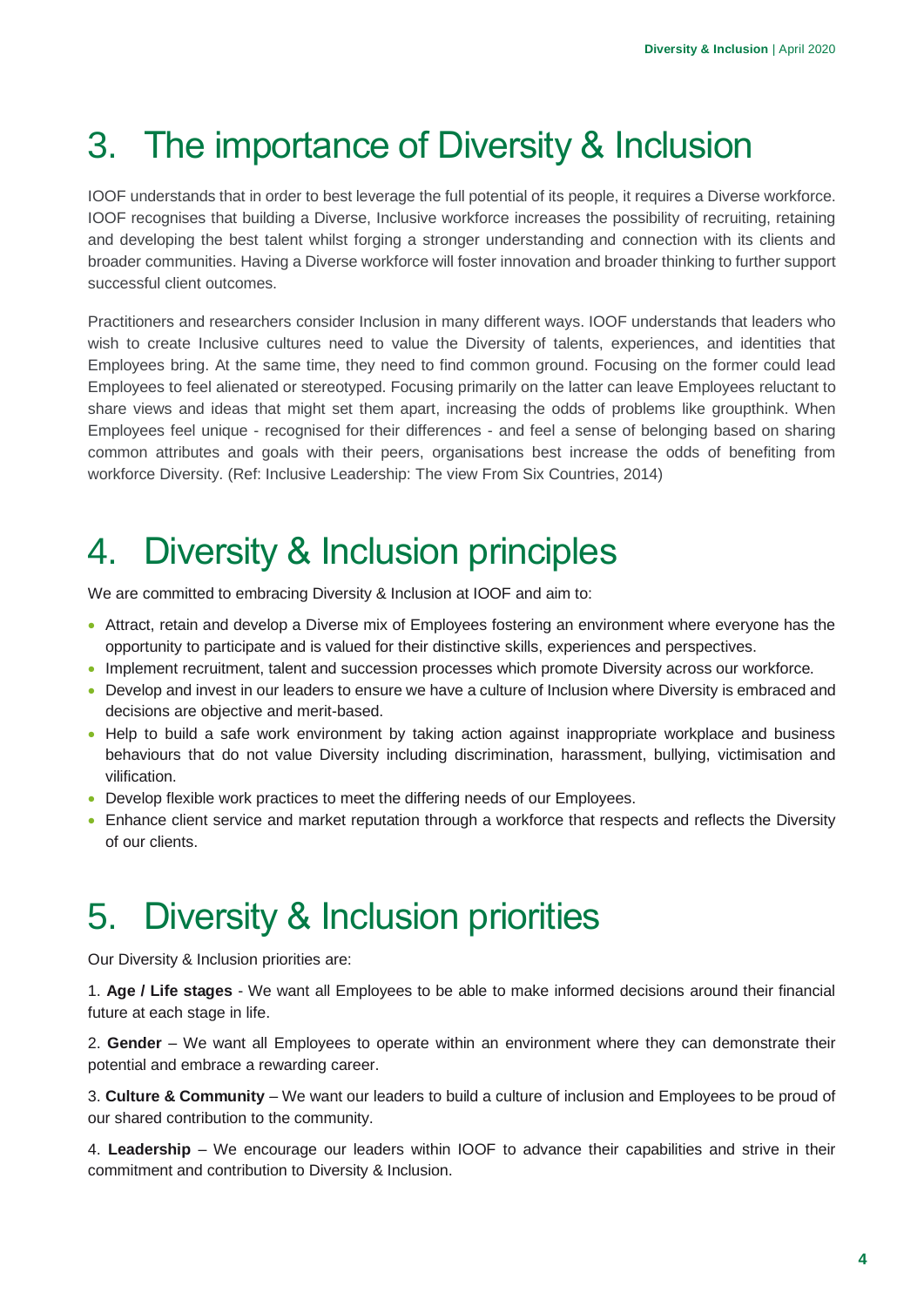5. **Mental Health** – We want all our Employees to be able to identify mental health issues and equip them with the tools to address the matter, whilst always being able to confidentially ask for help.

### <span id="page-4-0"></span>6. Resolution protocol

IOOF does not tolerate any non-inclusive behaviour. Employees are responsible and held accountable for ensuring the application of this Policy across the Group. Resolving Diversity and Inclusion related issues or conflicts can involve a process of learning, change, and on-going conversations where new understandings are discovered. An opportunity for improved relationship building and understanding may be created. Empathy is a key IOOF Value i.e. we listen, we feel, we care and we treat each other with respect. An Employee is encouraged to raise an issue or a conflict by discussing it with the other party directly. If an Employee is not comfortable doing this, they may confidentially discuss the matter with their people leader, Enterprise, Risk and Compliance or Human Resources directly. Depending on the nature of what is raised, an investigation may be conducted and corrective action taken to address the situation as per IOOF Dispute Resolution Policy.

Support is available to decide which option to choose and includes:

- People leaders
- People & Culture Team
- Enterprise, Risk & Compliance Team
- Employee Assistance Program (phone: 1300 360 364)

## <span id="page-4-1"></span>7. Roles and responsibilities

The Diversity and Inclusion Committee is comprised of a cross-section of individuals from each division of IOOF. The Diversity and Inclusion Committee is responsible for:

- Providing input into the success of Diversity & Inclusion priorities and initiatives;
- Providing feedback on Diversity barriers within the business; and
- Providing change management support to help communicate and implement Diversity & Inclusion initiatives within their division.

The People & Culture team is responsible for implementing and updating this Policy. The Chief People Officer, is accountable for ensuring the policy and practices remain relevant and are adhered to. The Board of Directors are responsible for consideration and approval of the policy and practices. All Employees must annually complete the online IOOF Learning Training Module on Diversity and Inclusion.

## <span id="page-4-2"></span>8. Policy governance

#### <span id="page-4-3"></span>**Review and approval**

Unless required earlier, this Policy will be reviewed and updated annually by Human Resources. Material amendments to this Policy must be approved by the Board of IOOF. Non-material amendments to this Policy may be approved by the Chief Executive Officer.